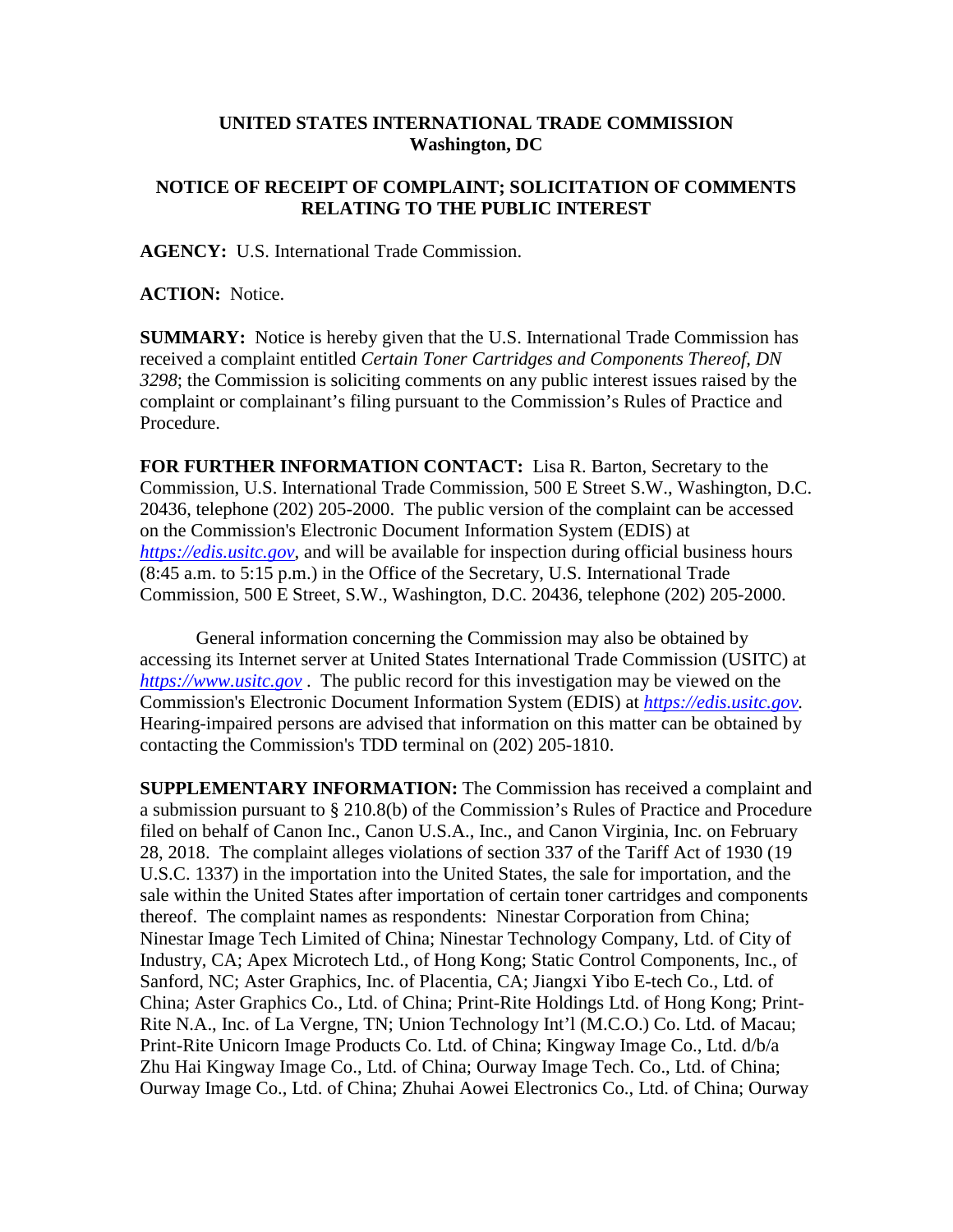US Inc. of City of Industry, CA; Acecom, Inc. – San Antonio d/b/a InkSell.com of San Antonio, TX; ACM Technologies, Inc. of Corona, CA; Arlington Industries, Inc. of Waukegan , IL; Bluedog Distribution Inc. of Hollywood, FL; Do It Wiser LLC d/b/a Image Toner of Alpharetta, GA; EIS Office Solutions, Inc. of Houston, TX; eReplacements LLC of Grapevine, TX; Frontier Imaging Inc. of Compton, CA; Garvey's Office Products, Inc. of Niles, IL; Global Cartridges of Burlingame, CA; GPC Trading Co., Limited d/b/a GPC Image of Hong Kong; Hong Kong BoZe Co. Limited, d/b/a Greensky of Hong Kong; Master Print Supplies, Inc. d/b/a HQ Products of Burlingame, CA; i8 International, Inc. d/b/a Ink4Work.com of City of Industry, CA; Ink Technologies Printer Supplies, LLC of Dayton, OH; LD Products, Inc. of Long Beach, CA; Linkyo Corp. d/b/a SuperMediaStore.com of La Puente, CA; CLT Computers, Inc. d/b/a Multiwave and MWave of Walnut, CA; Imaging Supplies Investors, LLC d/b/a SuppliesOutlet.com, SuppliesWholesalers.com, and OnlineTechStores.com of Reno, NV; Online Tech Stores, LLC d/b/a SuppliesOutlet.com, SuppliesWholesalers.com, and OnlineTechStores.com of Grand Rapids, MI; Kuhlmann Enterprises, Inc. d/b/a Precision Roller of Phoenix, AZ; Print After Print, Inc. d/b/a OutOfToner.com of Phoenix, AZ; Fairland, LLC d/b/a ProPrint of Anaheim Hills, CA; Reliable Imaging Computer Products, Inc. of Northridge, CA; Apex Excel Limited d/b/a ShopAt247 of Rowland Heights, CA; The Supplies Guys, LLC of Lancaster, PA; Billiontree Technology USA Inc. d/b/a Toner Kingdom of City of Industry, CA; FTrade Inc. d/b/a ValueToner of Staten Island, NY: V4INK, Inc. of Ontario, CA.; World Class Ink Supply, Inc. of Woodbury, NJ; 9010-8077 Quebec Inc. d/b/a Zeetoner of Canada; and Zinyaw LLC d/b/a TonerPirate and Supply District of Houston, TX. The complainant requests that the Commission issue a general exclusion order or in the alternative a limited exclusion order, and cease and desist orders.

Proposed respondents, other interested parties, and members of the public are invited to file comments, not to exceed five (5) pages in length, inclusive of attachments, on any public interest issues raised by the complaint or § 210.8(b) filing. Comments should address whether issuance of the relief specifically requested by the complainant in this investigation would affect the public health and welfare in the United States, competitive conditions in the United States economy, the production of like or directly competitive articles in the United States, or United States consumers.

In particular, the Commission is interested in comments that:

- (i) explain how the articles potentially subject to the requested remedial orders are used in the United States;
- (ii) identify any public health, safety, or welfare concerns in the United States relating to the requested remedial orders;
- (iii) identify like or directly competitive articles that complainant, its licensees, or third parties make in the United States which could replace the subject articles if they were to be excluded;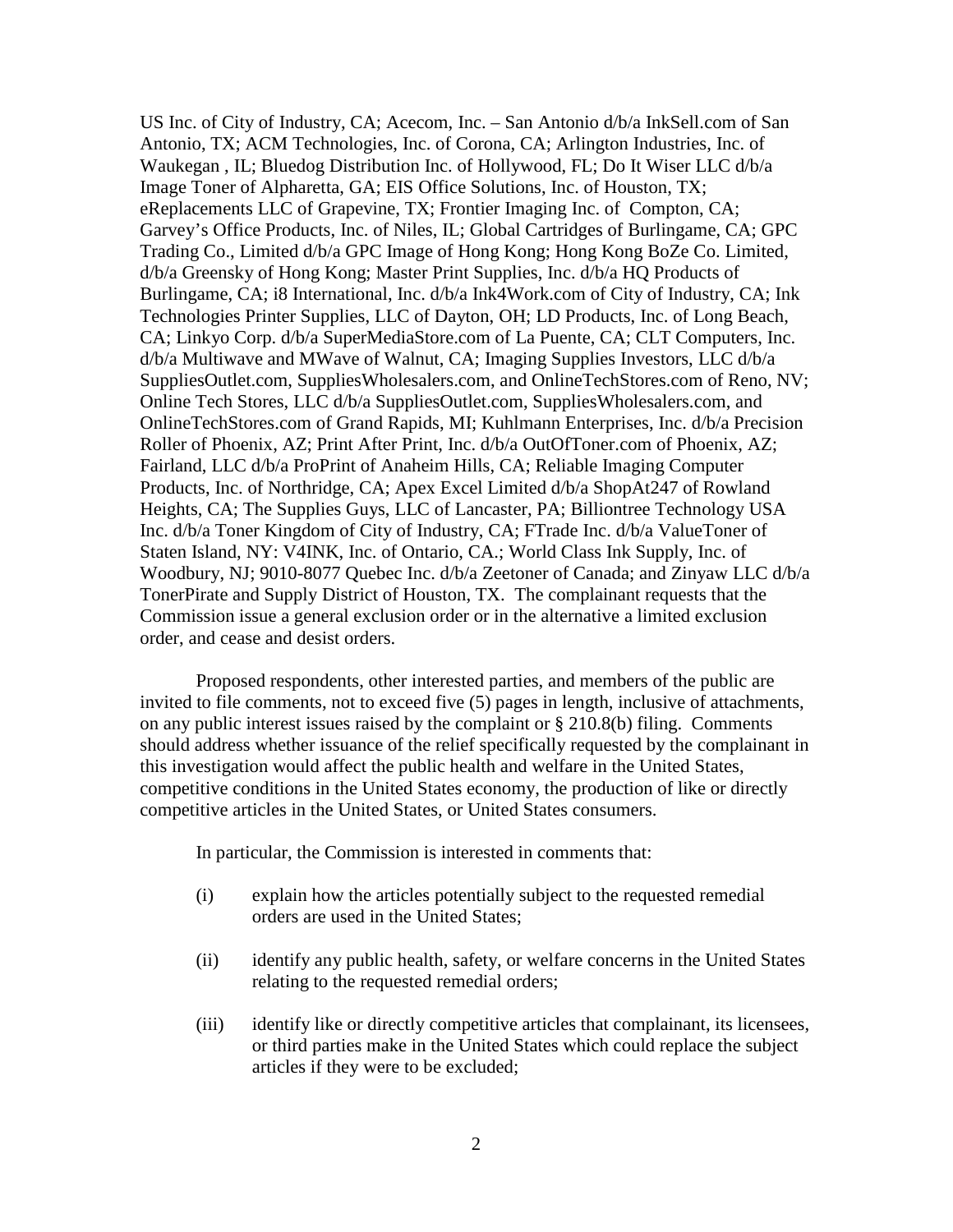- (iv) indicate whether complainant, complainant's licensees, and/or third party suppliers have the capacity to replace the volume of articles potentially subject to the requested exclusion order and/or a cease and desist order within a commercially reasonable time; and
- (v) explain how the requested remedial orders would impact United States consumers.

Written submissions must be filed no later than by close of business, eight calendar days after the date of publication of this notice in the *Federal Register*. There will be further opportunities for comment on the public interest after the issuance of any final initial determination in this investigation.

Persons filing written submissions must file the original document electronically on or before the deadlines stated above and submit 8 true paper copies to the Office of the Secretary by noon the next day pursuant to  $\S 210.4(f)$  of the Commission's Rules of Practice and Procedure (19 CFR 210.4(f)). Submissions should refer to the docket number ("Docket No. 3298) in a prominent place on the cover page and/or the first page. (See Handbook for Electonic Filing Procedures, *Electronic Filing Procedures*<sup>[1](#page-2-0)</sup>). Persons with questions regarding filing should contact the Secretary (202-205-2000).

Any person desiring to submit a document to the Commission in confidence must request confidential treatment. All such requests should be directed to the Secretary to the Commission and must include a full statement of the reasons why the Commission should grant such treatment. *See* 19 CFR 201.6. Documents for which confidential treatment by the Commission is properly sought will be treated accordingly. All such requests should be directed to the Secretary to the Commission and must include a full statement of the reasons why the Commission should grant such treatment. *See* 19 CFR 201.6. Documents for which confidential treatment by the Commission is properly sought will be treated accordingly. All information, including confidential business information and documents for which confidential treatment is properly sought, submitted to the Commission for purposes of this Investigation may be disclosed to and used: (i) by the Commission, its employees and Offices, and contract personnel (a) for developing or maintaining the records of this or a related proceeding, or (b) in internal investigations, audits, reviews, and evaluations relating to the programs, personnel, and operations of the Commission including under 5 U.S.C. Appendix 3; or (ii) by U.S. government employees and contract personnel<sup>[2](#page-2-1)</sup>, solely for cybersecurity purposes. All nonconfidential written submissions will be available for public inspection at the Office of the Secretary and on **EDIS**<sup>[3](#page-2-2)</sup>.

<span id="page-2-0"></span>1 Handbook for Electronic Filing Procedures:

 $\overline{a}$ 

- *[https://www.usitc.gov/documents/handbook\\_on\\_filing\\_procedures.pdf](https://www.usitc.gov/documents/handbook_on_filing_procedures.pdf)*
- All contract personnel will sign appropriate nondisclosure agreements.

<span id="page-2-2"></span><span id="page-2-1"></span><sup>3</sup> Electronic Document Information System (EDIS): *[https://edis.usitc.gov](https://edis.usitc.gov/)*